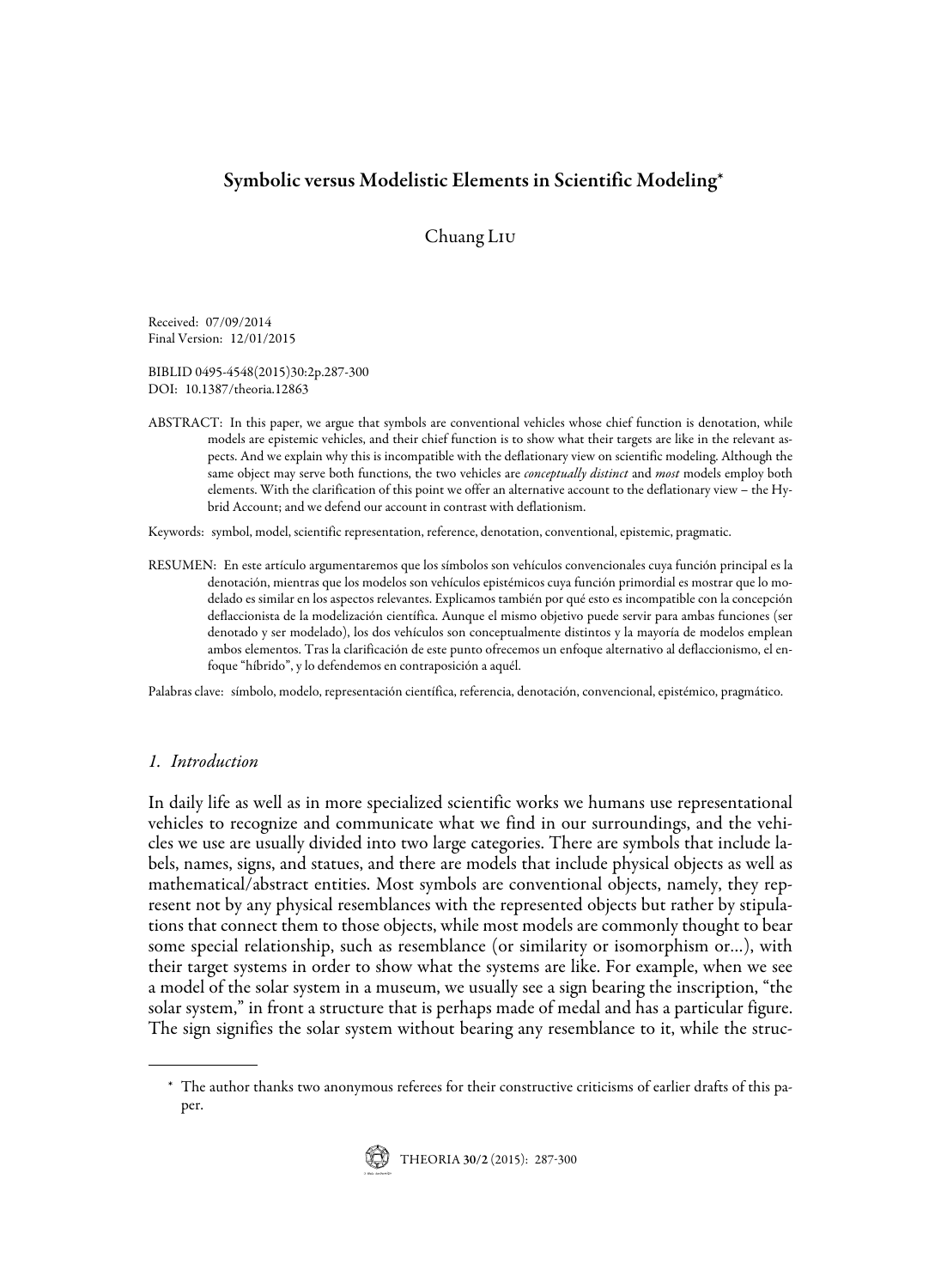ture bears a strong overall resemblance to the structure of the solar system (assuming it is a good model).

Philosophical reflections soon find issues with this naïve conception of representation. For instance, some may find it problematic to tolerate both physical objects and abstract entities as candidates for modeling. If because of ontological commitments one finds it objectionable to posit abstract entities, one may argue that only physical objects qualify as means of representation. But if one has good reasons to put one's faith in abstract entities, it may make more sense to think that only they can serve to represent (and the physical objects the above naïve view calls "models" are merely different expressions of such, as in the analogous case of language, where sentences as physical markings may be regarded merely as expressions of propositions, and only propositions represent). Our view is in fact neutral to this dispute; however, because there are too many examples of abstract models in science, we are inclined to the view that models are abstract entities, but many of them are actually used in practice in one or more of their physical realizations.

At least two authors have in recent years challenged the strict division between symbols and models and the naïve view on how they play their separate roles in representation, especially in the case of scientific representation. Suárez (2003, 2004, 2010) has focused on dismantling any requirement of resemblance (or similarity or isomorphism) as a necessary condition for representation<sup>1</sup>, and on producing an "inferential account" of scientific models that he himself regarded as deflationary. According to Suárez, for any entity to qualify as a model in science, it has to  $(1)$  possess a force of pointing towards its potential target system and (2) be able to serve as an "inferential surrogate" in a theory concerning that system; and whether an entity (abstract or concrete) has such a force as a disposition for representation depends on whether or not it can be used as a vehicle to denote (or point to) a target system (cf. Suárez 2004). Any entity that satisfies these two conditions —possessing such a disposition and serving as an inferential surrogate— can always be used as an actual model. Callender and Cohen (2006), though never called their own view deflationary, have actually produced to our mind the most deflationary view<sup>2</sup>. By generalizing a Grician argument beyond the scope of language, which they call "General Gricianism," Callender and Cohen are able to reach the conclusion that models could be anything that are brought to represent targets by conventional stipulations or habits. In the context of the distinction between symbols and models, models are *constitutively* no different from symbols; any conditions or requirements that in usual contexts distinguish models from symbols belong to the realm of pragmatics. Because different symbols are used for different purposes, extra re-

 $^{\rm 1}$  To avoid confusion, I shall use the term "resemblance" as a technical term to mean the same as "similarity or isomorphism" in Suárez's theory or as resemblance of the chosen aspects. It is meant to be a catchall term in our discussion.

<sup>&</sup>lt;sup>2</sup> To set the record straight, Teller (2001) has announced his deflationary attitude towards models before Suárez and C&C. But his is more of an attitude than a view fully argued for. It is announced early as a pragmatic stand on "what are models?" (cf. Teller 2001, 397) in a paper that deals with other issues. Van Fraassen (2008) also takes the same pragmatic stance in his "Hauptsatz" for representation that says, "[t]here is no representation except in the sense that some things are used, made, or taken, to represent some things as thus or so." (23). So, both think that anything can represent (or be a model of) anything as long as it is so used, made, or taken; but neither has formulated specific arguments for such a stand, very much unlike C&C and Suárez.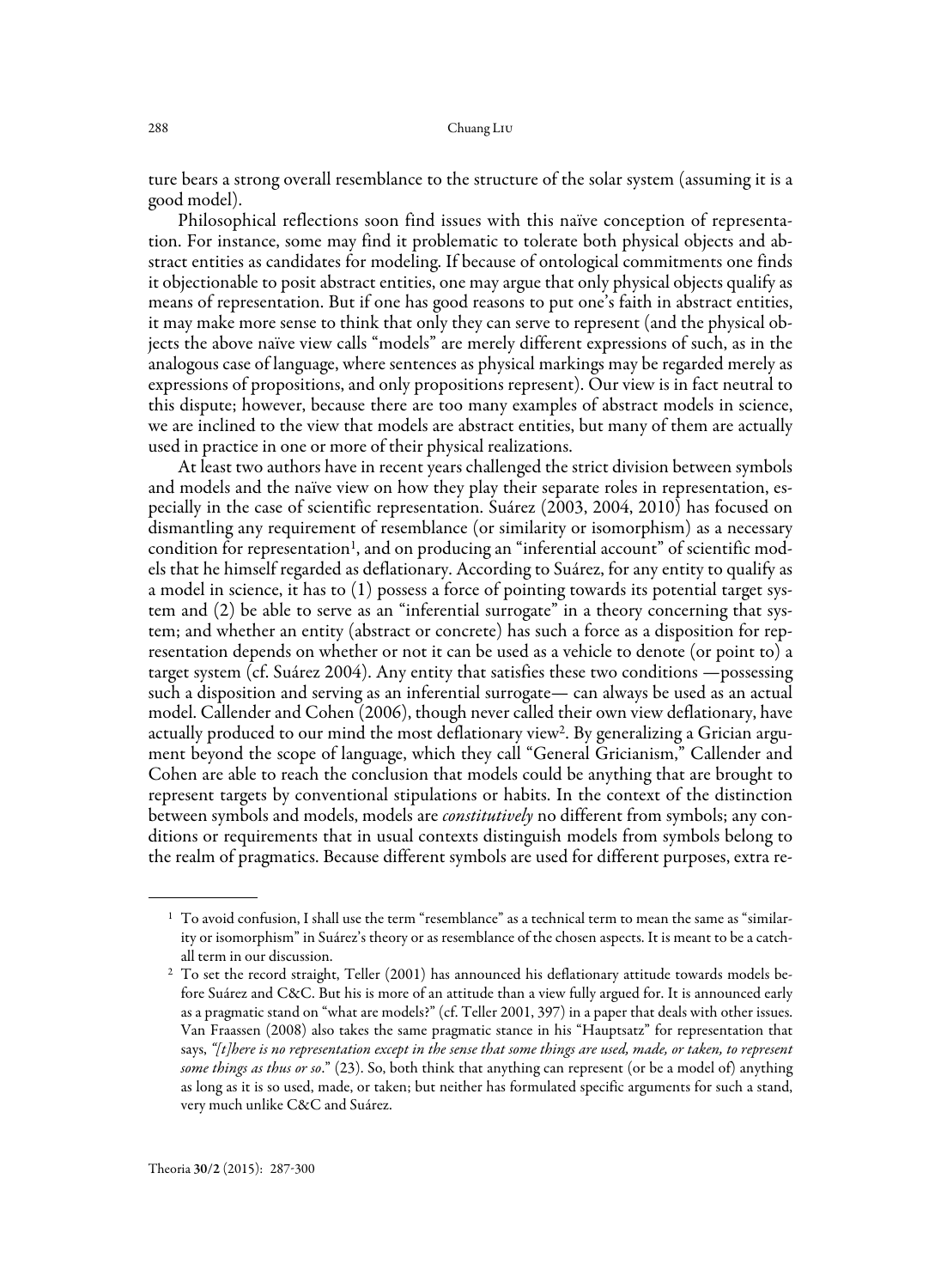quirements such as similarity or resemblance relations may be necessary for a certain purpose. But they are no more than symbols in essence, and therefore any imputation of special status for models or philosophical search for distinct identifying characters is entirely unnecessary (hence, deflationism).

A comprehensive criticism of the Callender-Cohen brand of deflationism is given in another larger paper (suppressed for the review of this paper). This paper aims at further elucidating the difference of symbols and model elements and how they combine to form most of scientific models. But first, in contrast with the Callender-Cohen brand of deflationism, Suárez's might not be regarded as deflationary, for in coming up with his inferential view, Suárez actually enlists commonsense reasons for why scientific models cannot be merely symbolic, and why an epistemic dimension must be added. But then, Suárez may well agree with Callender and Cohen that his two requirements —to possess a pointing force and to be able to serve as an inferential surrogate— are essentially conditions of pragmatics: an entity possesses a disposition of representation just in case it can be used to represent in a given context; and the second requirement of serving as inferential surrogates, though called "epistemic," is no more than a pragmatic requirement. Therefore, even though Suárez does not hold that models are fundamentally no different from symbols, he nevertheless regards all models as pragmatic vehicles. This may qualify his as a different version of deflationism.

It is worth pointing out that similar intuition about mere symbols not being able to serve as models is felt and mentioned in at least two other critical works (cf. Frigg 2010, Contessa 2010). However, because of the vexed problem of using any binary relation such as resemblance or similarity (or even isomorphism) as a constitutive relation for representation (namely, requiring some such relations between models and their targets), people seem to fear that the extra requirement that makes symbols into models should not be construed as anything more than a pragmatic requirement of use and convenience. There is clearly a tension between not willing to see scientific models as merely symbolic and not willing to require any additional condition for modelhood that comes near requiring something like resemblance relation. Callender and Cohen resolve the tension by trying to dissolve the problem of seeing models as constitutively symbolic objects, while Suárez resolves it by adding a pragmatic requirement (clearly not a binary relation of any sort). Our approach also aims at resolving this tension, and the difference, as we shall explain in the following, is that we fully embrace the hybrid nature of modeling and give a full account of how the symbolic and the modelistic elements work together in a model to render a scientific representation.

#### 2. Representations and Reference

In the literature on scientific representation it is frequently acknowledged that models, unlike theories, are not truth-apt. It means that they are not the sorts of things that make sense to be regarded as true or false. And this non-truth-aptness has even occasioned speculations on the ontology of models (cf. Godfrey-Smith 2006, Frigg 2010, 2011, Contessa 2010, Levy 2012). However, symbols are not truth-apt either, and as mentioned above, the deflationists on models deny any fundamental distinctions between models and symbols despite their pragmatic differences. In the following, we first argue against this view, show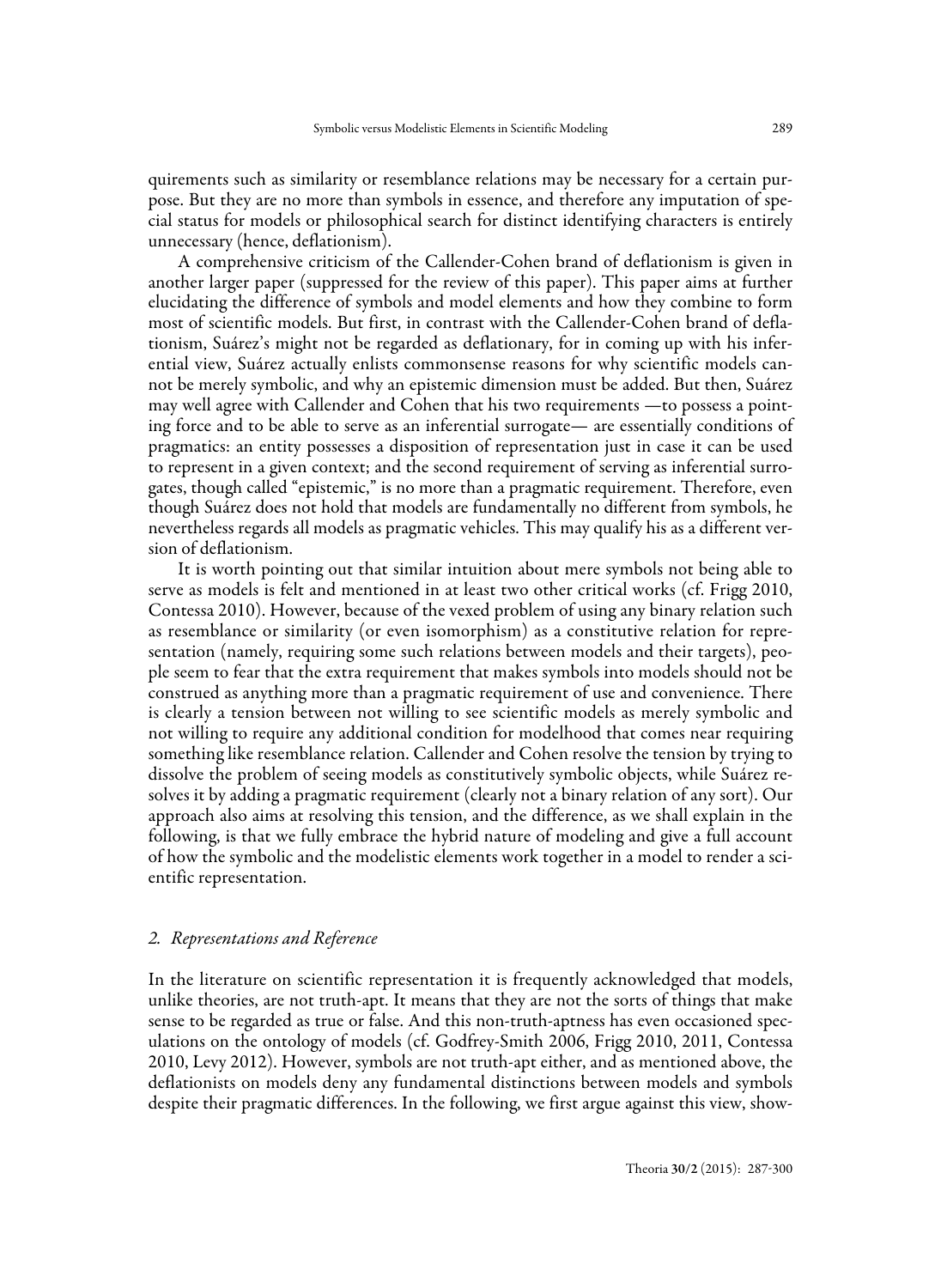ing how implausible it is to identify models as a species of symbols if we pay attention to how representation works even in simple cases.

Let us use some simple examples to explore the issue. Take the notions of Rutherford's model of hydrogen atom and Boyle's model of ideal gas and think about how we use them to communicate our thoughts on hydrogen atoms and diluted gases. The following statements or the like might easily be found in physics textbooks:

- 1. In Boyle's (ideal) gas model for diluted gas, molecules have negligible sizes.
- 2. The average kinetic energy in Boyle's gas with temperature T is …
- 3. Rutherford's hydrogen atom structurally resembles a one-planet solar system.

Reflecting on what is really said in these statements, we should have no difficulty realizing that they do not make good *literal* sense. There are no molecules in Boyle's model of diluted gas nor is Rutherford's model of hydrogen atom an atom. Only the gas and atom that the models represent have molecules or structure; what their models have are "standins". The stand-ins —the model components— may also be rendered by physical objects which have physical magnitudes, but these are not what are stated in the examples, or at least not according to a commonsense reading of them. A scaled rendering of gas molecules may exhibit small plastic balls that are many orders of magnitudes larger than real molecules.

However, even though this is correct as is, it is not impossible (some would even say very plausible) to interpret the statements as talking about model components and their structures and dynamics, rather than about the targets, as we shall see in a moment. Therefore, the statements such as 1, 2, 3, above are *ambiguous*. One can imagine different contexts in which one or the other reading of the statements is justified. But first, it must be remarked that at least such possible alternative interpretations are not possible in the use of symbolic vehicles for representation. In other words, the ambiguities that exist in the reading of statements 1-3 are impossible for the following examples:

- 4. "Socrates" is Plato's teacher.
- 5. Socrates's name is full of wisdom.
- 6. The Statue of Liberty is one of Americans' core values.

These statements are unmistakably recognized as not making good sense; no careful reflections are necessary to realize what's wrong with them. The predicates in these sentences are about the entities that the subjects represent; they are not about the subjects themselves. But why is there this difference between models and symbols? If they are fundamentally of the same sort, namely conventional vehicles of representations as the deflationists would insist, surely there should not be such a marked discrepancy. Constitutively similar while pragmatically different symbols should not show up in our language as one being intrinsically ambiguous and the other being not.

The reasons for why symbols are never confused with what they symbolize whereas models can be (mis)taken for what they model are not difficult to find. A symbol does not have to be related to its target by any other relations except a community-recognized convention —by agreement or long-term use— while a model usually possesses, or perhaps must possess, some additional relations. The most commonly recognized relation for a model (i.e. the commonsense view mentioned earlier) is the resemblance relation it holds to its target. The often cited reasons for this point are: (i) without resemblance of some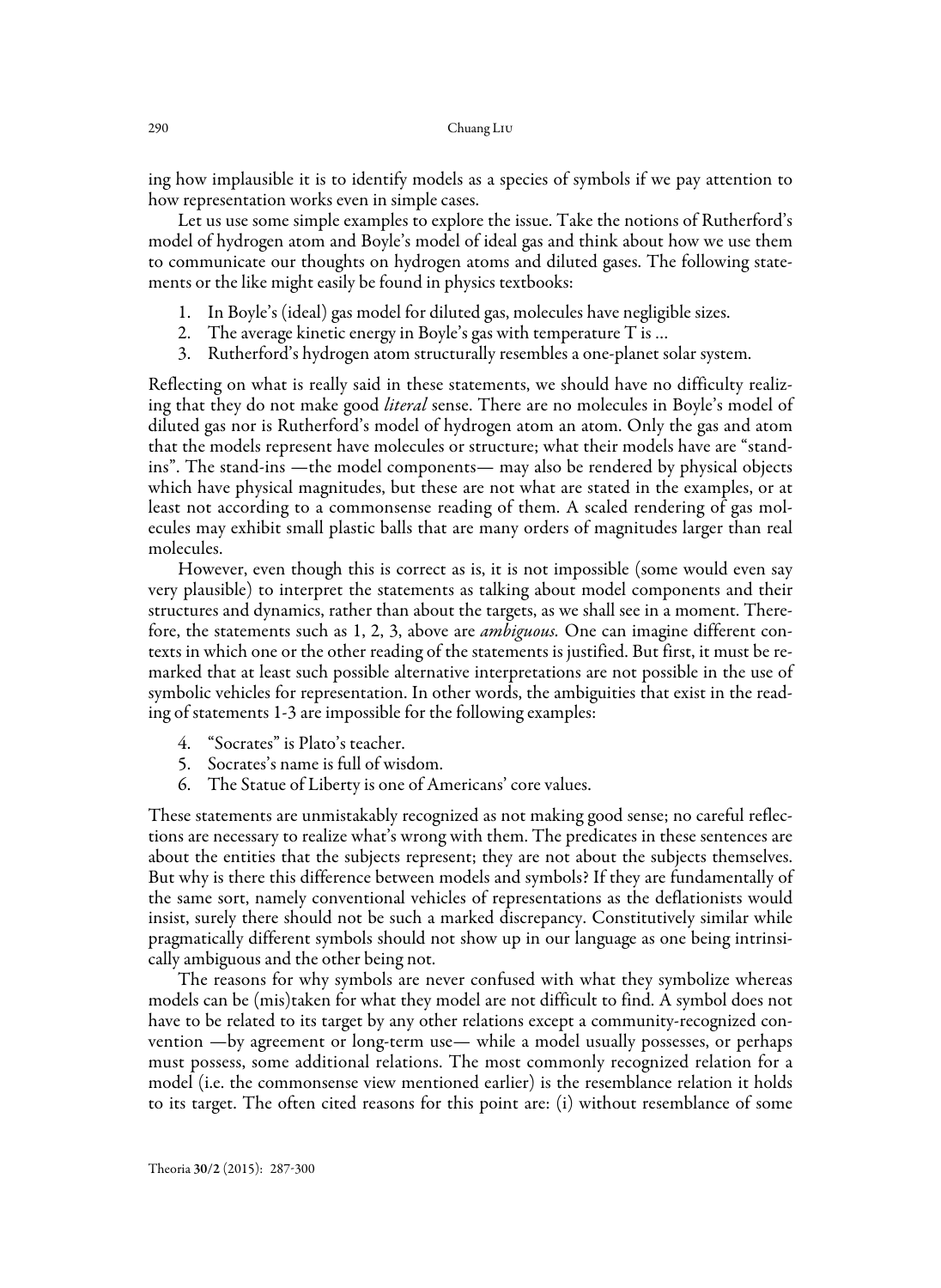sort between A (the model) and B (the target), how can we recognize that A is intended to represent B? (ii) Without resemblance, how could one hope to gain any information about B by studying A? It is actually interesting to note that the first reason is only apparently reasonable; it is false upon reflections. In fact, if we can recognize a symbol as a symbol of its target without any resemblance relation, why couldn't we do the same with models? But obviously the reason goes as follows. Since a model must resemble (as a technical term here) its target in order to meet condition (ii) above, the same relation also fulfills the first condition so much so that models do not need convention or agreement to be recognized as representing their targets. Hence, the same resemblance relation may serve both as a reference device and as a showing-what-it-is-like device. The point we shall be making in the next section is very briefly this: the above two points do not necessary go together. The need for some sort of resemblance (e.g. resemblance in chosen aspects) is an epistemic need that differs essentially from the need for denotation/reference. The latter is fulfilled by the use of symbolic elements in models. Therefore, models are hybrid entities that comprise both symbols and non-symbolic model elements.

Models do have pragmatic dimensions as well. Modelers usually determine pragmatically what information they want to get out of their models; and since pragmatic purposes can be of diverse kinds, the resemblance relations tailored to such purposes may also be radically different one from another. And this accounts for the diversity of the apparent resemblance relations between models and their targets. But whatever pragmatic concerns one introduces to fix the type of resemblance desired, the relation must be present to make a model work, and that is the epistemic dimension that symbolic representations emphatically do not have. Once A is recognized as representing B and it is pragmatically determined which aspects of B A is used to represent, A must fulfill the role of showing what B is like in those aspects in order to be qualified as a good model. And this role is an epistemic role, not a pragmatic one.3

Let us now return to a point touched on above when discussing the ambiguity problem. One may object that, or at least question whether, it makes sense to interpret those statements about models as talking about the real things rather than about the "stand-ins" in the models. One may wonder whether those stand-ins in models rather than the real things are the referents in a straightforward manner in statements 1, 2, 3 given above. One may with good reason think of Boyle's model of diluted gas as referring to an abstract or a possible system of gas, and the molecules referring to the basic components in that system. It is therefore correct to say that in that system, not in actual gases, molecules are of negligible sizes. To see how this works, let us briefly retrace a venerable tradition that goes back at least to Giere (1988) and Suppe (1989), which takes models to be either abstract entities (Giere) or physically possible systems (Suppe). According to this view, within a theoretical framework concerning certain types of physical systems, most statements are about the models, not directly about the actual systems that the models represent. In this sense, Newtonian mechanics is about configurations and dynamics of Newtonian models, which includes frictionless planes and ideal pendulums and point-mass planetary systems.

<sup>&</sup>lt;sup>3</sup> The full argument for why epistemic roles or functions are not also pragmatic ones is given in another paper against deflationism on modeling. It has multiple parts and therefore cannot be easily summarized here.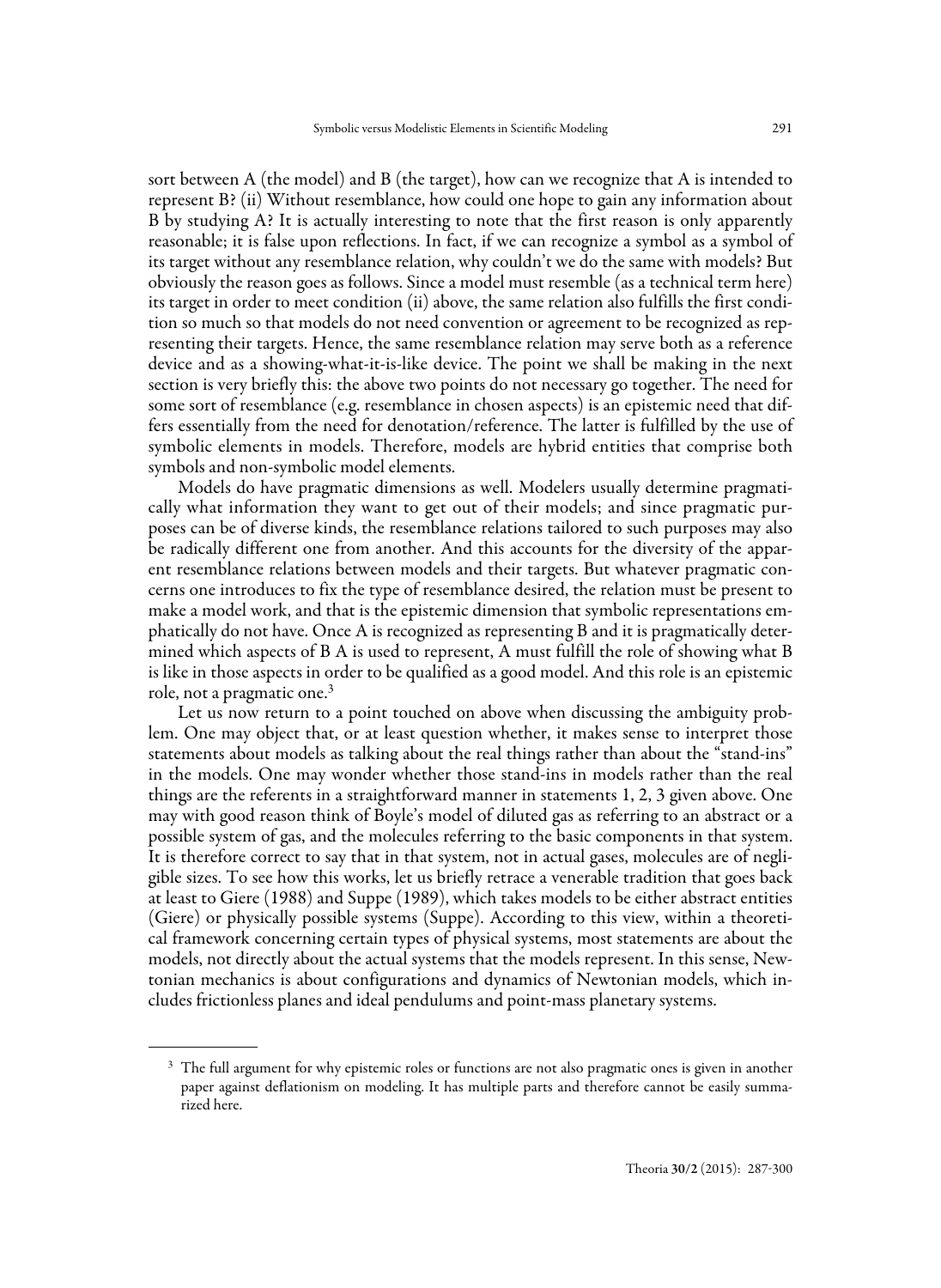There are complications and problems for such a conception of models, but whatever ontology one embraces for models, the following fact does not seem controversial. The construction of models helps to insulate the modelers from the actual world they aim at studying. And yet claims regarding this world have to be made with the help of the models and tested against experimental findings. Whether we take the claims as mostly about the behavior of model components (i.e. the stand-ins), which would make these claims purely mathematical or highly estipulative, or as about the real things that the models as stand-ins represent, which would make them fully empirical/synthetic, there has to be a clear notion of representation that specify the main representational relationship between models and reality. In the former case, the question is how the abstract systems as models relate to actual systems, and hence how claims about models and their components get to be translated into claims about components of actual systems. In Giere's account (1988), this is accomplished by a meta-claim, a theoretical hypothesis that has the form "X is a Y," where X names a real system and Y names a model. For instance the hypothesis may be "the solar system is a Newtonian system, where the latter is a theoretical model. In Frigg's account (2010, 2011), this is done through his "t-representation" that relates the model systems and the target systems.<sup>4</sup> Now in the latter case, the question is how the claims about real systems in accordance with idealized models may be legitimately regarded as true or false. In either case, the investigation into the nature of idealization and approximation plays an important role. In the former case, claims are literally true or false, but only true or false within the frame of the model systems; and yet such claims tell us in an approximate way what the real systems the models represent are like. In the latter case, claims are almost never literally true (or always literally false), and yet they can be seen as approximately true. A theory of approximate truth as part of philosophy of language should occupy the center stage in this approach.5

Be that as it may, what is not in doubt is the fundamental difference between symbolic vehicles and model vehicles and why there is such a difference.

## 3. Combining the Symbolic and the Modelistic – A Hybrid Account of Modeling

The argument in the previous section is intended to *conceptually* distinguish the fundamental difference between symbols and models. It by no means implies that an object commonly used for modeling cannot be actually used as a symbol or vice versa, or an object cannot be used as a symbol and a model at the same time. A statue of a human figure commonly used to model a particular person or a type of people may be used as a symbol of courage or liberty (e.g. the Statue of Liberty). It can be used to play such a symbolic role either by a pure conventional means or by a circuitous connection to what is symbolized. For instance, a statue may look like a particular person and the person is by common consent a courageous person<sup>6</sup>. And some words in the form of hieroglyphics or pictograms may well

<sup>&</sup>lt;sup>4</sup> We shall discuss Frigg's solution and our alternative later.

<sup>&</sup>lt;sup>5</sup> In this discussion we assume that idealization makes sense with regard to model-building for unobservable systems, such as Rutherford's models. If this assumption is challenged, and there certainly are good reasons to challenge it, a different conclusion results. This alternative is discussed in another paper.<br><sup>6</sup> If one questions, why is it regarded as a symbol rather than a model of courage, the answer may come

as follows. It may be difficult to assert this in complete generality, but at least in the context of scien-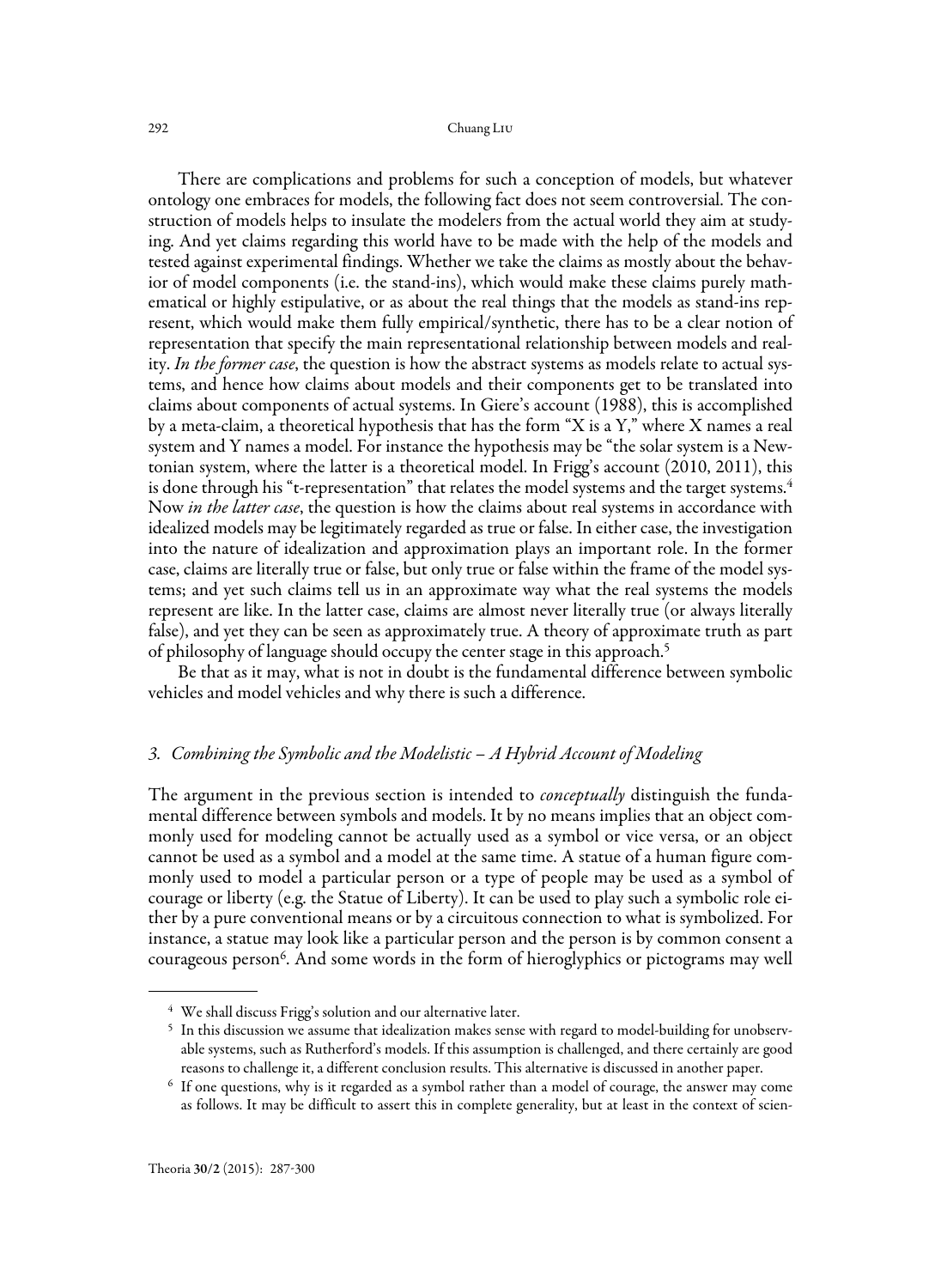be regarded both as a symbol and a model. Moreover, a plaque containing a miniature diagram of a castle fixed above the castle's entrance may be properly regarded as a symbol and a model of the castle. Nor does the view imply that an object cannot be a mixture of symbols and models. In fact, most models contain symbols, such as having names attached to their parts. The names are an integral part of the models and yet they are purely symbolic vehicles. All these examples exhibit nothing against the conceptual distinction that has to do with how symbols and models function differently in the practice of representation. One is for reference or denotation, and the other is for showing or displaying. And the last situation is the one that fits our view of modeling as will be shown later.

One may also raise a seemingly more difficult objection to the above conceptual distinction.7 Sometimes modelers in science call a set of equations a model for some phenomena, e.g. Maxwell's equations are said to be the model of electromagnetic phenomena. If equations are concatenations of mathematical symbols, are they not symbolic themselves? And yet they are models par excellence. To respond, we first observe that equations such as Maxwell's are no models if taken only syntactically. The letters such as the E and B are merely symbols, and the four differential equations as mere concatenations of such symbols and symbols in calculus are not models either. The models are abstract entities that the equations signify/describe. These are idealized entities (charged particle trajectories or field configurations) that satisfy the equations under a variety of boundary conditions. The abstract mathematical entities may also be physically realized as visual models for electromagnetism. Neither of these two types of things can be said to belong to symbols proper. If one accepts propositions and the differences between them and sentences, we may say that the equations of Maxwell's are the sentences while the propositions the sentences express are the model. This by the way is not very different from using pictorial figures to symbolize geometric figures (if one believes in such entities), and then the geometric figures, not the pictorial ones, are used to represent physical objects or events in reality. In the same sense that equations cannot show by their orthographic features what the phenomena are like, sentences can't either.

The above point also agrees with Frigg's tripartite account of scientific representation (Frigg 2010, 2011), where the middle part is occupied by the model systems —abstract entities or physical objects (depending on your ontological commitment about models) while on the one side are the linguistic descriptions of the models, and on the other, real target systems.8 The relationship between the linguistic and the models is called "p-repre-

tific representation, models are for particular or types of systems, not for properties. We have models for gravitational or electromagnetic fields, but we don't have models for being disposed to be affected by such fields. We have models for individuals or economic systems that are rational, but we don't have models for rationality as a property.

<sup>7</sup> I thank a referee of this article for raising the objection.

<sup>8</sup> Frigg (2010, 2011) takes models systems to be abstract entities, as do many others in the same tradition, such as Giere (1988) and Suppe (1989) cited above. However, it is not too difficult to work out a version of the tripartite theory of modeling where models are all physical objects, which also include life specimens of organisms, pictures, and markings on surfaces (cf. Rowbottom 2009). The key difference between the symbolic and the modelistic is not whether something is abstract, but whether something is constructed to show rather than to refer. A physical model unlike a sentence has to play the function of showing —a success or a failure— by its recognizable structure.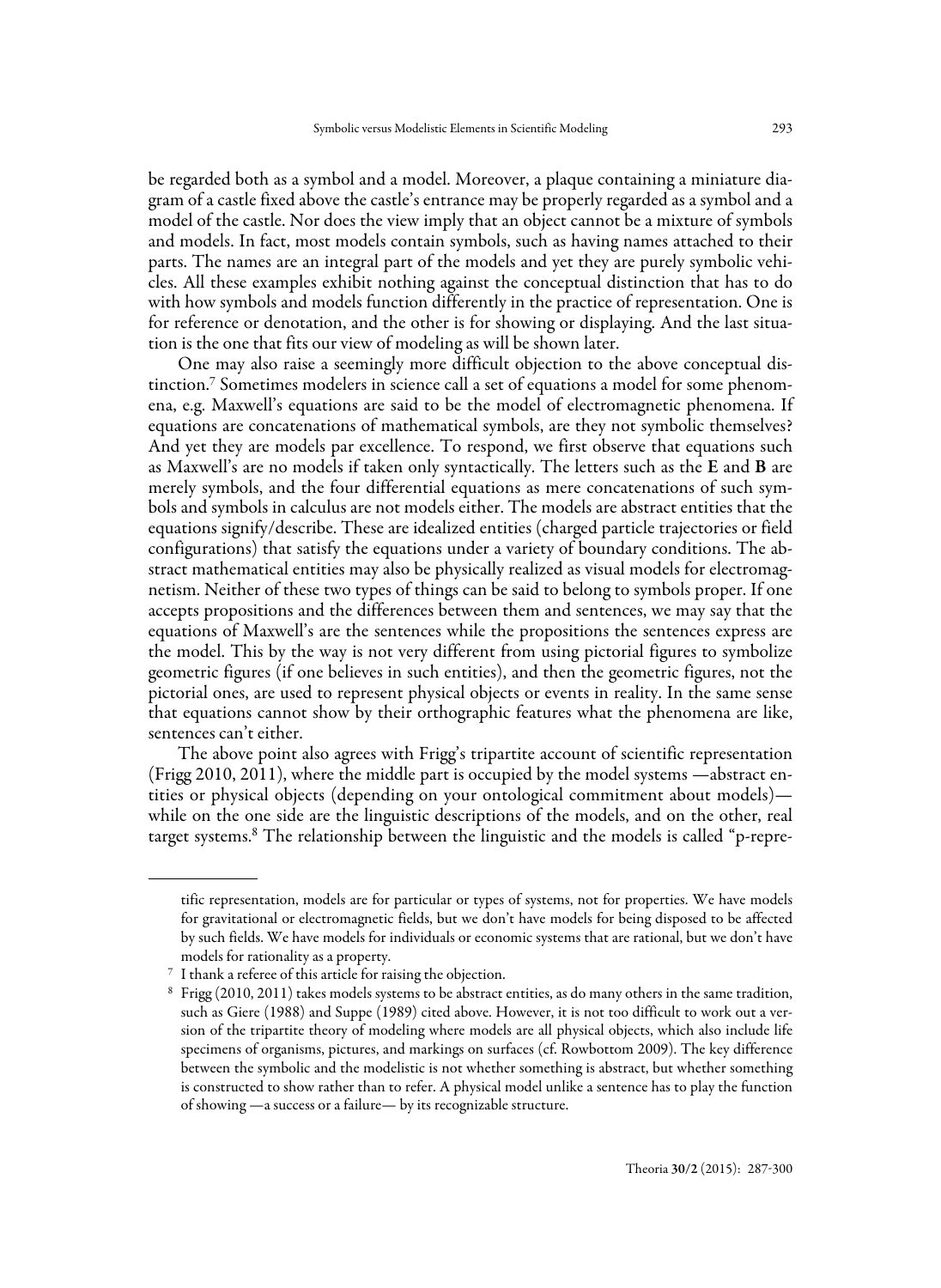sentation," while that between the models and the targets "t-representation." Therefore, taking sentences and equations for "scientific models" is a mistake of oversimplification. Linguistic items as series of sound or marks are symbols and they do not directly "model" any real systems. In recent literature on scientific representations, Frigg's theory, at least this core of tripartitism, has been accepted as common ground.

With these worries cleared, let us state and argue for our account of how models actually accomplish their job of representation. Our account —the Hybrid Account of modeling— at the end of the following argument comes out in full as follows.

> [HA] In the context of scientific representation, most models serve the functions of reference (or denotation) and of showing (or demonstration) and comprise a symbolic element and a modelistic element (i.e. the abstract entities that have certain static or dynamic structures). The symbolic elements (mostly written names and labels but also memorized sound sequences) do not name or refer to the modelistic elements they are attached to; they refer to the components in target systems, thereby securing the correspondence between those components and the modelistic elements (to which the symbols are attached but do not symbolize). The modelistic elements present the structures that the corresponding components in target systems are supposed to possess according to the model. Whether A is a model of B depends solely on whether the symbolic elements in A refer to the intended components in B, while whether A is a good model (or representation) of B depends on how the modelistic elements are constructed (how they are structured) in A.

Note that the symbolic elements that serve for denotation do not have to be explicitly displayed with the modelistic elements to which they are supposed to be attached. Memorized verbal symbols often suffice, e.g., a portrait of Barack Obama does not need to be always accompanied by a printed name "Barack Obama" in order to serve as a model of the man. The name is verbally attached to it in viewers' memory. When we look at the portrait and say, "Obama is a lean man," we use the name "Obama" to refer to the real man and stating that he is like the figure in the portrait, namely, appearing to be a lean man. Therefore, names and labels are usually attached to their supposed elements even if they are not visibly attached9.

We now begin our argument by looking at a typical example of representation. Maps have long been considered a typical sort of models for spatial regions, but unless we are thinking about some special ones that aim at showing geographical details, maps are usually abstract geometrical representations of spatial configurations of, e.g., streets and buildings in cities or towns. For some maps, such as a subway map, any notion that it is similar to the actual subway system it represents is far fetched. Unlike many pictures and scientific models, a municipal or subway map fulfills its representational function despite its dissimilarity or non-resemblance of the observable features of its target. How is the job of representation done in this case then? Frigg (2011), in proposing an account of his "t-representation" (i.e., how a model as an independent abstract entity is related to a target system so as to fulfill its role of representation), argues that a model represents its target just as a map does; and

<sup>9</sup> A tribal chief may have found an ancient tree suitable for representing the power structure of the tribe, and designated the tree and its major branches to the tribe and some of its prominent members. The tree over the ages may have served as a model of the tribe and yet no names have ever been attached. This is clearly a case of memorized symbols attaching to the tree and its major branches.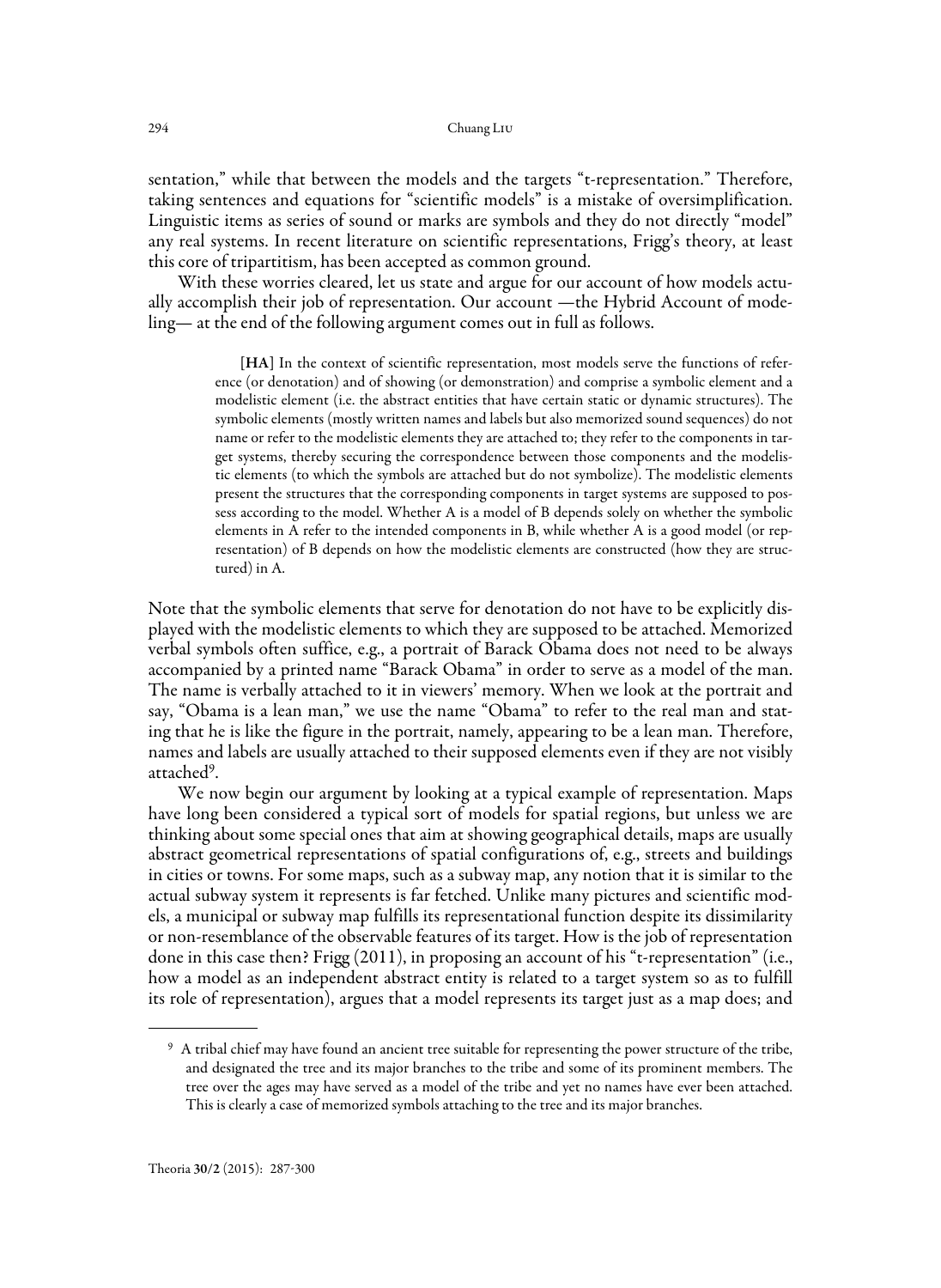a map first shows geometrical facts about the relations among the dots and lines, and then from a key, we can figure out what the map says about its target. Following Frigg's lead, a moment's reflection on how a map of New York City, for instance, represents it reveals a simple fact: if we remove all the names of places in the city from the map and give it to someone who frequents NYC but has never used a map of it before, it is unlikely that the person will recognize it as a map of the city. This shows (1) which city a map represents is not determined by the geometrical structure that the line segments and the dots represent in the map. These markings in the map represent geometrical structures and, what's more, they are almost never used as reference or denotation devices that uniquely pick out their target.10 And (2) the reference or denotation function is normally played by names or labels of the streets and buildings in the city that are correctly attached to the line segments and the dots. Once the denotation is fixed, once we know which city the map is a map of, we are shown the relations among the streets and buildings in the city. The map may not look anything like the observable layout of the city, it may even be so different that it turns out to be a bad map, but once the reference is given, we must recognize it as a map of the city, good or bad. Furthermore, it is only when the reference is fixed by its symbolic elements that we can evaluate whether the map is any good, and that does depend in the resemblance of the selected aspects (e.g. the geometry of the streets).

To generalize, what identifies the target system that a model represents —what fixes the referent, if you will— is not the structure the model contains, but rather the symbol for the model and symbols it contains for its components. The symbolic vehicles such as names are the determiner of WHAT is represented. The geometrical patterns in a map are HOW the target is represented. And the "how" in principle does not and cannot serve the purpose of identification or denotation, and that is why it is a mistake to think that somehow it must be the similarity relation between a model and a system that makes the former a legitimate representation of the latter.

And it is precisely because the referential relations between model components and components in the target system are fixed by symbols via a convention, the representation qua modeling may take a two-dimensional liberty. Modelers have the liberty of picking the aspects of the target for representation, and with the selected aspects, they also have the liberty of distorting them to fit their purposes. And they do not have to fear that such distortions would defeat the denotation function of their models, for that is taken care of by the symbolic elements in the models. These two directions of liberty are on full display in the above discussed example of a subway map: first, only geometric aspects of the subway system are selected, and then the geometrical properties of the subway lines are greatly distorted (i.e. idealized) to fit the schematic design so long as the direction and distribution of the lines are approximately adhere to. Nobody is going to complain about how "ridiculously dis-analogous" the map is to the system as long as there are names in the map to identify which station is where and on what line. And most importantly, the names and symbols in a map refer to the target objects; they are al-

<sup>&</sup>lt;sup>10</sup> Here we assume that the line segments and dots on a map represent geometric figures, which are abstract entities. This is consistent with the tripartite view of modeling. But as mentioned in footnote 8, one does not have to assume this; one may take the line segments and the dots themselves to be directly representing the geometrical relations among streets and buildings in the city.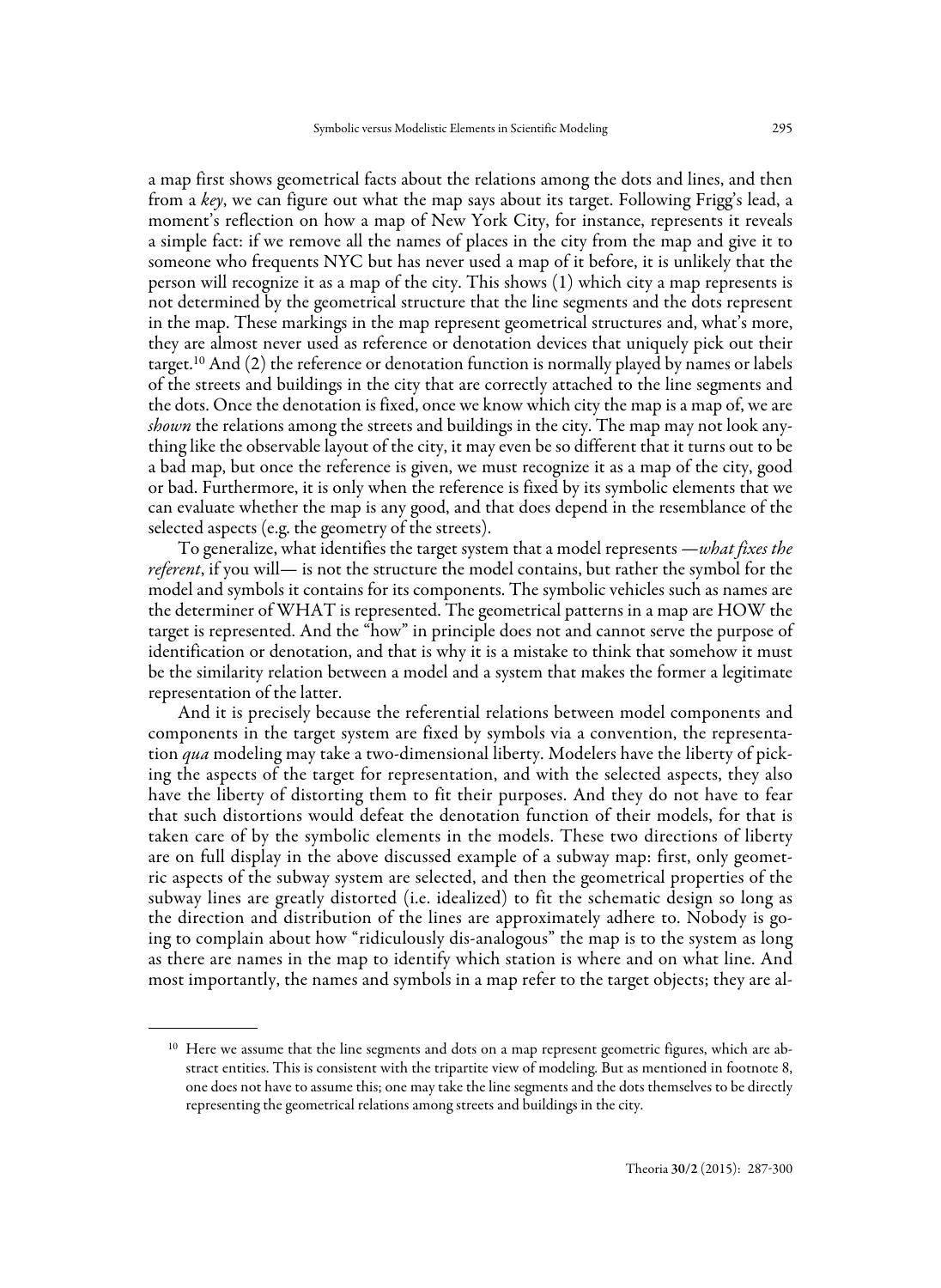most never used to refer to the "model components," namely, geometrical figures in the maps. This two-dimensional freedom in model representation is an essential feature of our account, HA, of modeling.

This point about the unnecessary requirement of resemblance is thoroughly explored by Suárez and Frigg and all the other recent authors on modeling, and yet very different approaches are taken in trying to resolve the problem of how, without overall resemblance, denotation or reference can be secured. HA differs from Frigg's essentially on the point of how symbols are used in the descriptive part of the tripartite conception of modeling, and it differs from Suárez's essentially on the point that some symbolic devices must be in place to serve as picking out the target systems, rather than evoking the "force" or "disposition" some objects has in pointing towards its target, and that full epistemic virtues rather than means for inference serve as the second requirement for modelhood.

In Frigg's tripartite account: Model Description =(p-represent)=> Model Systems  $=(t$ -represent $)=$ >Target Systems, the elements in the first part, sentences and equations, appear to be pointing only to the model systems in the second part, which *can be interpreted* as meaning that the terms use in the first only refer to modelistic elements in the second. When it comes to how model systems represent their targets, Frigg evokes the metaphor of maps to illustrate how it might be done, as explained above. We point out in HA that there is no difference between symbols used in the Description part and in the Model part. Maps are not essentially different from descriptive sentences. "London Bridge" in a map of London plays the same role in referring to the London Bridge as it does in a narrative about London. Therefore, the tripartite picture, which we agree with, should not be understood in Frigg's sense as comprising three independent parts that are connected only by the p- and t-representation relations. Model systems contain symbols that do the same job as they do in sentences and equations.

And because of this hybrid nature of models, HA also differs from Suárez's because we look at the reference question in modeling differently. The question Suárez asks seems to be, "what entities can be used as models?" And the answer is, "that which has, or can be given, a force pointing to its target." This appears to be a dispositional account of the usability of objects as models. And the answer in the deflationary spirit that Suárez shares with Callender and Cohen with also with Teller is that "anything can." Our question, however, is "by what means is an entity serving as a model hooked up with its target?" And our answer is "by symbolic or conventional means," and what counts as symbols should be understood in the broadest sense of that notion. We believe HA is superior to Suárez's because of the following reason. According to Suárez's view, a piece of paper with line segments and dots connected and crossed in a certain geometrical pattern can be used to serve as a model of a metropolitan area, such as Paris, for it has the disposition or force to point to that city. Our view says no; although in very special circumstances that piece of paper may be used as model of Paris, but in most cases only by adding names and labels to those line segments and dots can one turn it into a map of Paris. In addition, if the geometrical patterns on the paper resemble little of the layout of Paris streets, it's "force" of serving as a map of Paris would have to be said to be very weak. And yet according to HA, when the names are added, it is definitely a map of Paris; a very bad map perhaps, but no less a map of Paris than any other excellent maps. In other words, HA makes the reference relations explicit and explains better why a terribly bad representation of A is still clearly recognized as a representation of A.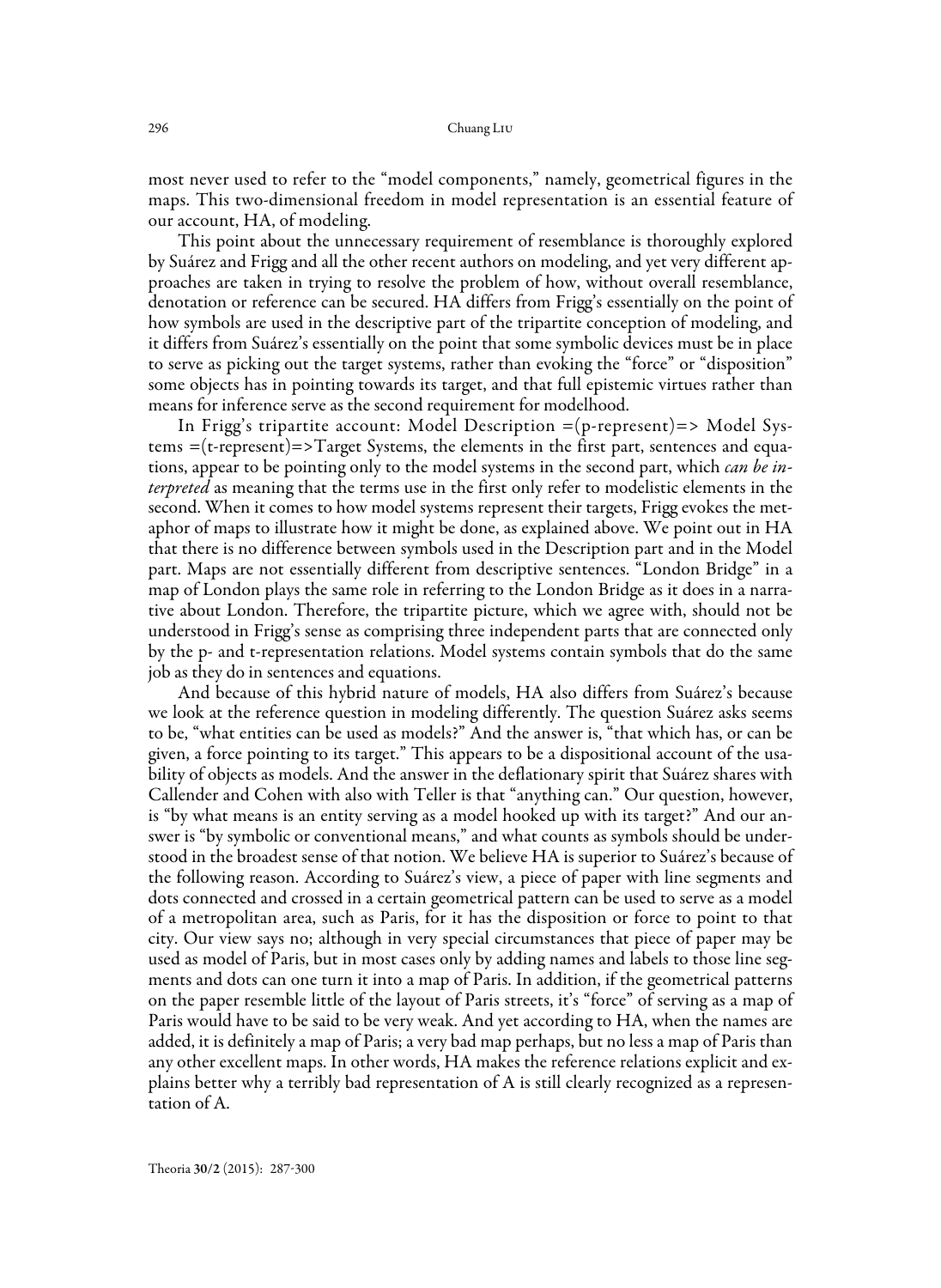One may object to the hybrid account of modeling, however, by insisting that it is not always or necessarily true that labels or names have to be given before an entity can be legitimately used for representational purposes. Pictures of the Brooklyn Bridge in NYC without any referring labels may well serve as representations of that bridge; and similar examples abound, which *prima facie* seems to refute the account given above.

Given that we accept the existence of such cases where referring and showing are done by one and the same object, we think our view stems from the following perspective. The origin of symbolic representations (or all representations) with humans may well be the recognition of overall similarities between the symbols and their targets (e.g. earlier written symbolic systems as hieroglyphics or pictograms). As the complexity of representation increased and a demand of resemblance became obviously impossible for, e.g. representing events or more abstract matters, systems of symbolic representation shed their reliance on similar objects; but for pictorial representation, of which modeling is a species or an extension, because of its essential role in showing what the represented is like in required aspects, the symbolic and the pictorial are combined in most cases. However, in special cases, as in the case of the picture of the Brooklyn Bridge, the most primitive scheme of representation can still operate, where the structure in the model serve as a symbol as well as showing off the target object (for a related point, see the point connected to footnote 9).

As to why we do not go along with Suárez in regarding models as necessarily playing an inferential role in the practice of science, nor do we at least follow Callender and Cohen in regarding the role of models as purely pragmatic, we here briefly give our reasons. Unless one presupposes that models are mere instruments in the enterprise of science or they are not in the business of showing us what reality is like, taking either view needs a lot more convincing than what we have in the works of Suárez and Callender-Cohen, even though the authors never explicitly endorse instrumentalism about modeling in science. One reason for assuming the instrumental, explicitly or implicitly, may simply be that all models are idealized, and therefore, they cannot be taken as showing us the likeness of their targets in the chosen aspects, rather they can only be used as practical tools. But this prejudges the issue too quickly. Defending realism in modeling by using the notion of being real at the idealized limits is by no means an impossible task. Particularly with regard to models for the unobservable systems $11$  that serve as underlying causes for observable phenomena, it is far from conclusive that they are no more than tools that get scientists to make inferences about the phenomena. They also play an explanatory role, which suggests that they show us what the unobservable reality is like in the respects in which we construct our models. They may be idealized in the sense that we modularize components of microsystems; but idealization in this sense may be true of the real systems asymptotically at the limits of "separation" of the modules in nature.

Therefore, it is more reasonable to stay neutral in one's account of scientific modeling over the debate between realism and anti-realism. And the hybrid account of modeling

<sup>&</sup>lt;sup>11</sup> One should not get hung up on the notion of unobservable systems used here. We shall not get into the realists vs. anti-realists debate on this notion. It suffices that we go with the scientists to regard some systems as obviously observable and some as typically unobservable, while acknowledging that borderline cases abound. If one really wants clear-cut cases, one can think of the absolute space and time or ether or angels (if there are any) as the unobservables, which could all have models to represent them.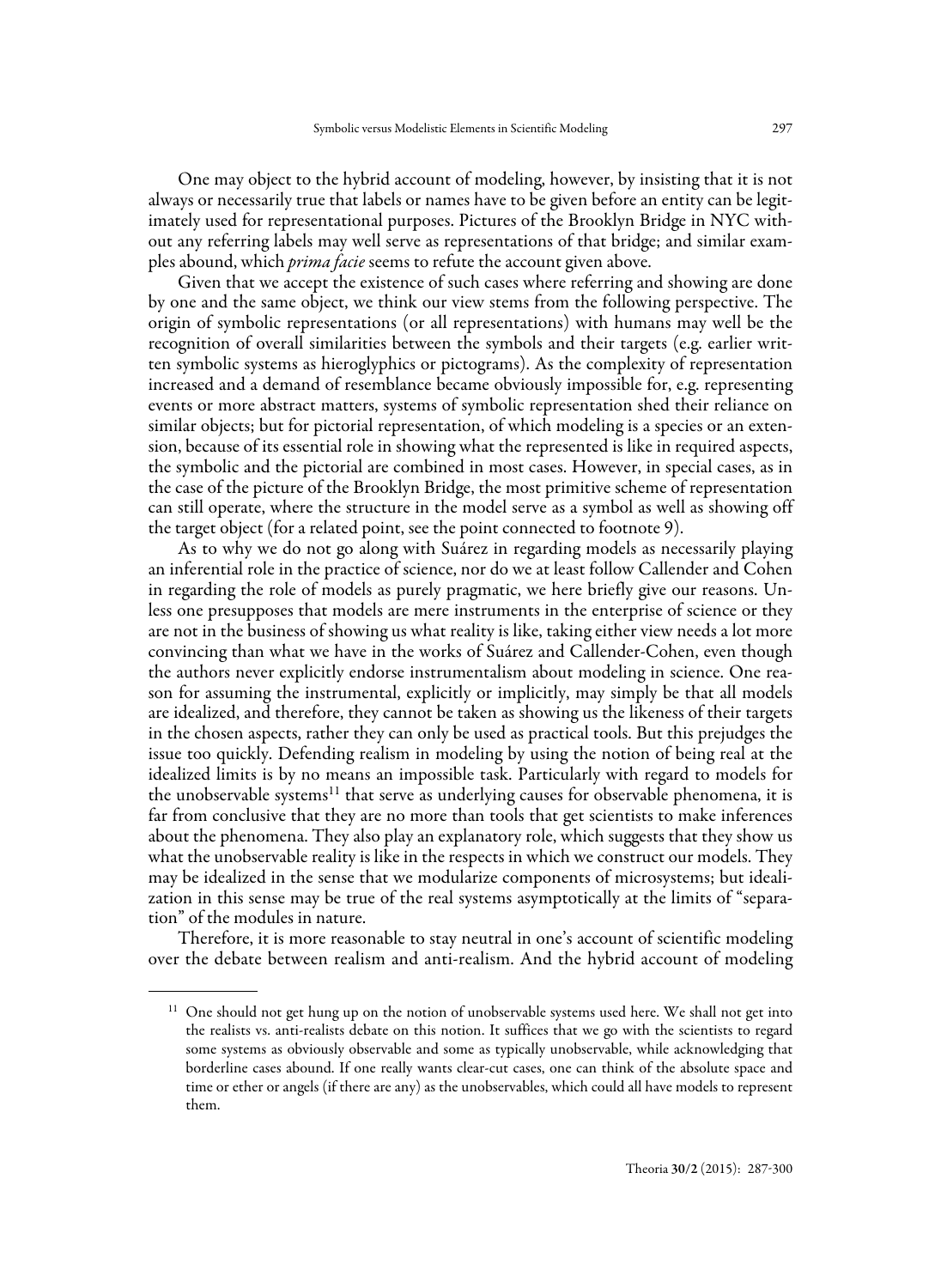which requires a robust epistemic dimension for the modelistic elements in models is just such an account. According to HA, if one has good reasons to believe that successful models in science asymptotically approach the true states of real systems, one can adhere to realism. But if one is convinced that there are no good reasons to go the realist route, one does not have to revise one's account for models. In that case, one has the option to take models to be fictional entities just as one can avoid Platonism (or realism) in philosophy of mathematics by taking the fictionalist route as well. In such a version of HA, symbols that are attached to the modelistic elements do not refer to anything real, but rather they are names for fictional entities, such as numbers and lines are regarded by the mathematical fictionalists fictional entities to which numerals and marks on paper refer.

In his "Models and Representation" R. I. G. Hughes (1997) gives an attractive account of the subject, which he calls the DDI account (Denotation, Demonstration, and Interpretation) and which has been widely acknowledged. A vivid example is used to illustrate the working of this account, which recounts how Galileo uses a geometric model to solve the problem of the distance of a free falling body in a given time interval. Galileo first transforms the phenomenon of a body's free fall into a geometric figure, and then geometric demonstration is carried out without referring back to the phenomenon, and lastly the result of the demonstration is "interpreted back" to the phenomenon to see if it matches with the observation record; and thus solving the problem. We have little problem with the second and the third part of this account, but our account disagree with the first, the part about denotation. It is difficult to miss at the outset that a more natural way of talking about this step, as clearly shown in this example, is of "translation" or "transformation" rather than "denotation." We say that the problem of a free falling body is translated or transformed (by Galileo) into a problem of geometry rather than a label or name is found (by Galileo) in geometry to denote the problem of a free falling body. The geometric line segment shows what a body's free falling is like in a model, it does not denote the motion. What denotes the free falling motion is an implicitly understood or explicitly written phrase that has the effect of the phrase, "free falling motion." This is a more plausible interpretation because the first step or process of model building in this case is more like transforming the free falling motion into an element in geometry than looking for an element in geometry to "label" the path. More generally, the first step of modeling is better rendered as translation or transformation rather than looking for symbols or labels. Hughes's own way of introducing the notion of denotation for this first step is less than convincing. True, in Galileo's case, it might not have been necessary to explicitly employ a referring term for the model because his geometric model was made solely for the problem of a free falling body at hand. If this model had been made for a type of problems of locomotion that includes many different scenarios, a name would have been necessary for it and the geometric element is securely hooked onto those problems by the referring function of the name or label. For example, a vertical line has the label of "free-fall," a parabola the name of "projectile," and a slanting line the name of "incline." Galileo's geometric model does not "denote" the type of motion it represents; it *reveals* its relevant structure by striping away (or idealizing away) those physical aspects of the phenomenon that are irrelevant to the problem. So, the first step is in essence a step of transformation in terms of idealization, not a step of getting the problem hooked up with an element of geometry by conventional denotation. Searching for names or labels that results in the fixing of denotation would have become necessary had Galileo been thinking of making his model one in a catalogue of geometric models for locomotion.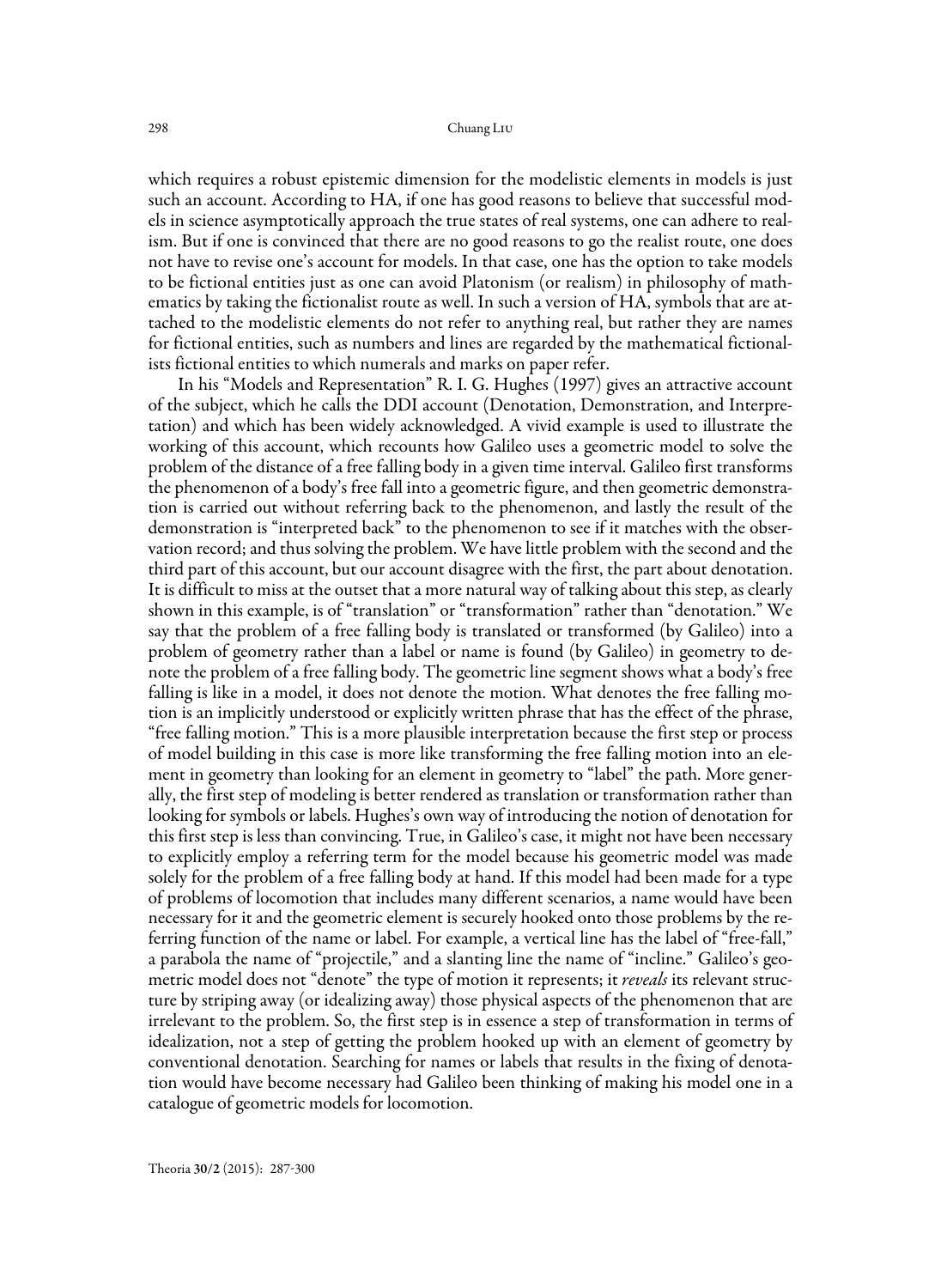#### 4. Conclusion

Deflationists as well as many other philosophers seem to regard models as autonomous entities that have to secure their relationship with their target systems through a certain elaborate pragmatic/conventional means. And this is necessary because the naïve idea that overall resemblance or some such relations may serve as this relationship is found on the wrong track. The solution deflationism offers is to identify such a relationship as essentially the same as the relationship between any symbol and its referent. It is an in-principle arbitrary and conventional relationship that is determined exclusively by pragmatic concerns. In this paper we first argued how differently symbols and model elements (without referring symbols attached to them) function in scientific modeling; and then we stated and defended a hybrid account of modeling that fully recognizes the separate functions of symbols and modelistic elements and how they work together in a model to fulfill the task of representation. One of the main merits of HA is that it resolves the problem of why resemblance relation between the modelistic elements and the target components is strongly felt to be both unnecessary for representation and essential to it. It is not necessary for fixing the reference buy it is essential for showing what the target systems are like in the chosen aspects. The division of labor of the two elements in a model resolves this puzzling tension.

Another merit of HA is the recognition that symbolic elements used in models are not tags for the modelistic elements they are attached to; they are rather tags for what the latter elements represent – the target systems and their components. This is so as long as the circumstances are such that a model is constructed for the purpose of representing a target system or type of target systems, such as the model of the hydrogen atoms and the model of DNA molecules. That not all models are of this sort in science is true but it is an issue that can only be discussed in full on another occasion.

A further merit of HA is that we do not have to believe that scientists have to constantly disambiguating terms used in scientific literature whether they refer to the things in nature or elements in a model. There are many occasions of course when terms are invented to name the elements, but those terms are not ambiguous either because they are known not to refer to any real systems in nature. But for those terms, such as "atoms," "electrons," and "genes," we do not have any good reason to believe that scientific modelers use them to refer to different things —electrons in nature or schlectrons in a model— in different contexts.

#### REFERENCES

Callender, Craig & Jonathan Cohen. 2006. There Is No Special Problem About Scientific Representation. Theoria 55: 7-25.

Contessa, Gabriele. 2010. Scientific models and fictional objects. Synthese 172: 215-29.

Frigg, Roman. 2010. Models and Fiction. Synthese 172: 251-68.

Frigg, Roman. Fiction in Science. In Fictions and Models: New Essays, ed. J. Woods. Munich: Philosophia Verlag, 2010, 247-287.

Giere, Ron. 1988. Explaining Science: A Cognitive Approach. Chicago: Chicago University Press.

Godfrey-Smith, Peter. 2006. The Strategy of Model-Based Science. Philosophy of Biology 21:725-40.

Godfrey-Smith, Peter. 2009. Models and Fiction in Science. Philosophical Studies 134:101-116.